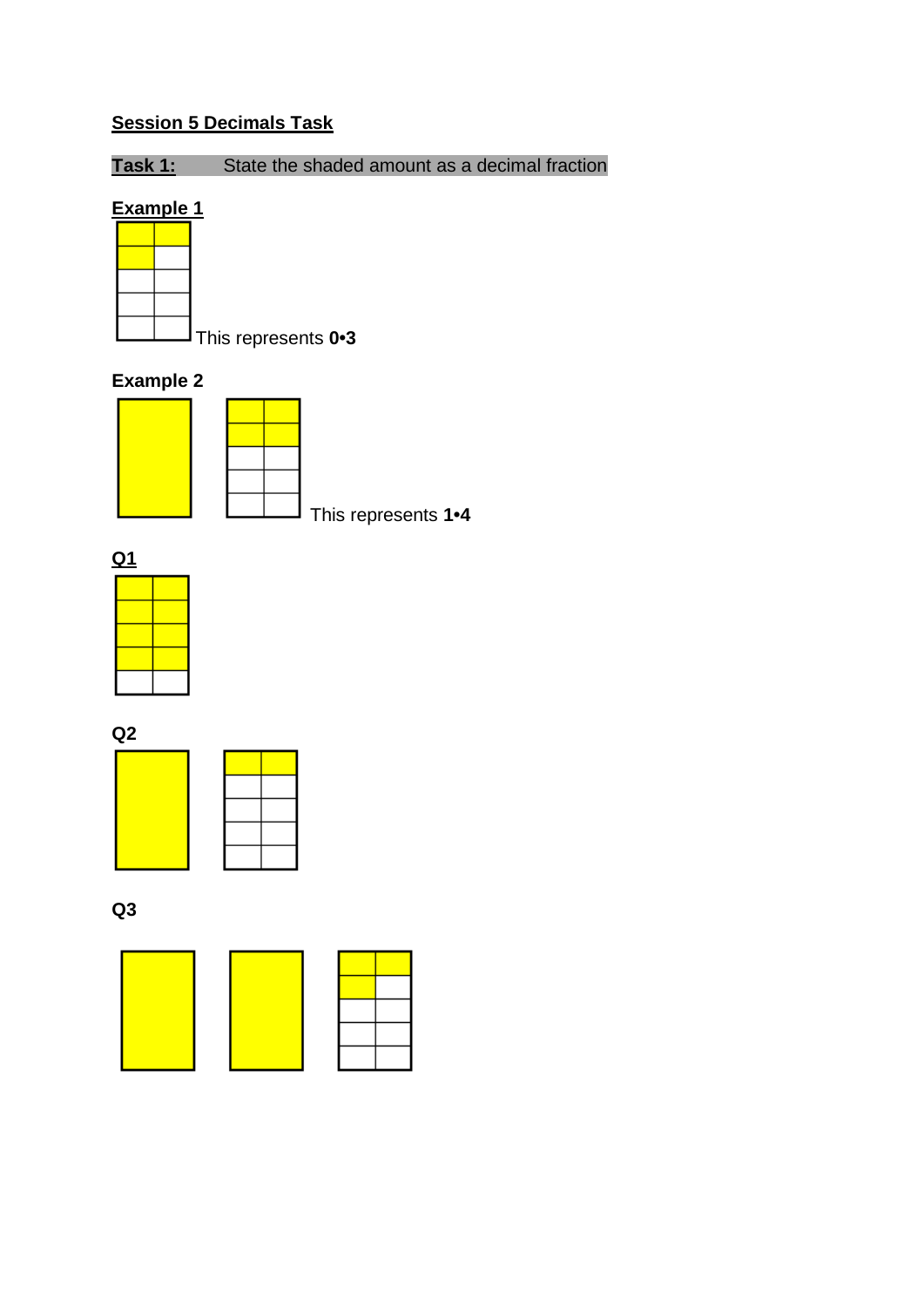

#### **Q7**

Make a visual representation pf the following numbers by drawing them out on paper (or the Numeracy BluePrints board)

| a) $0 - 7$ | b) $0.9$ | c) 1•8 | d) 2•3 | e) $3 - 4$ |
|------------|----------|--------|--------|------------|
|            |          |        |        |            |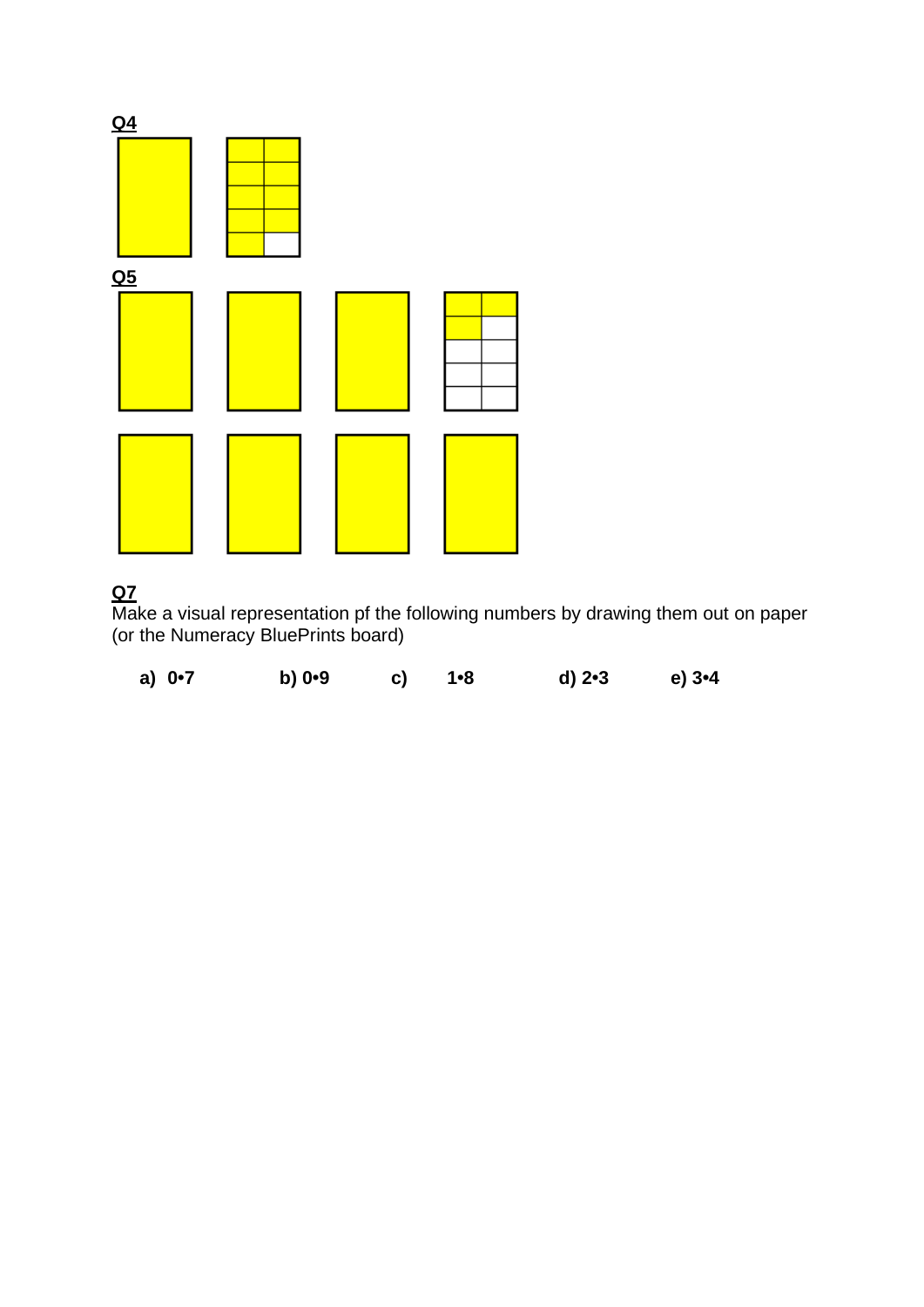## **For the following questions**



**Example 1**



**This represents 0•4**

## **Example 2**

**This represents 0•03**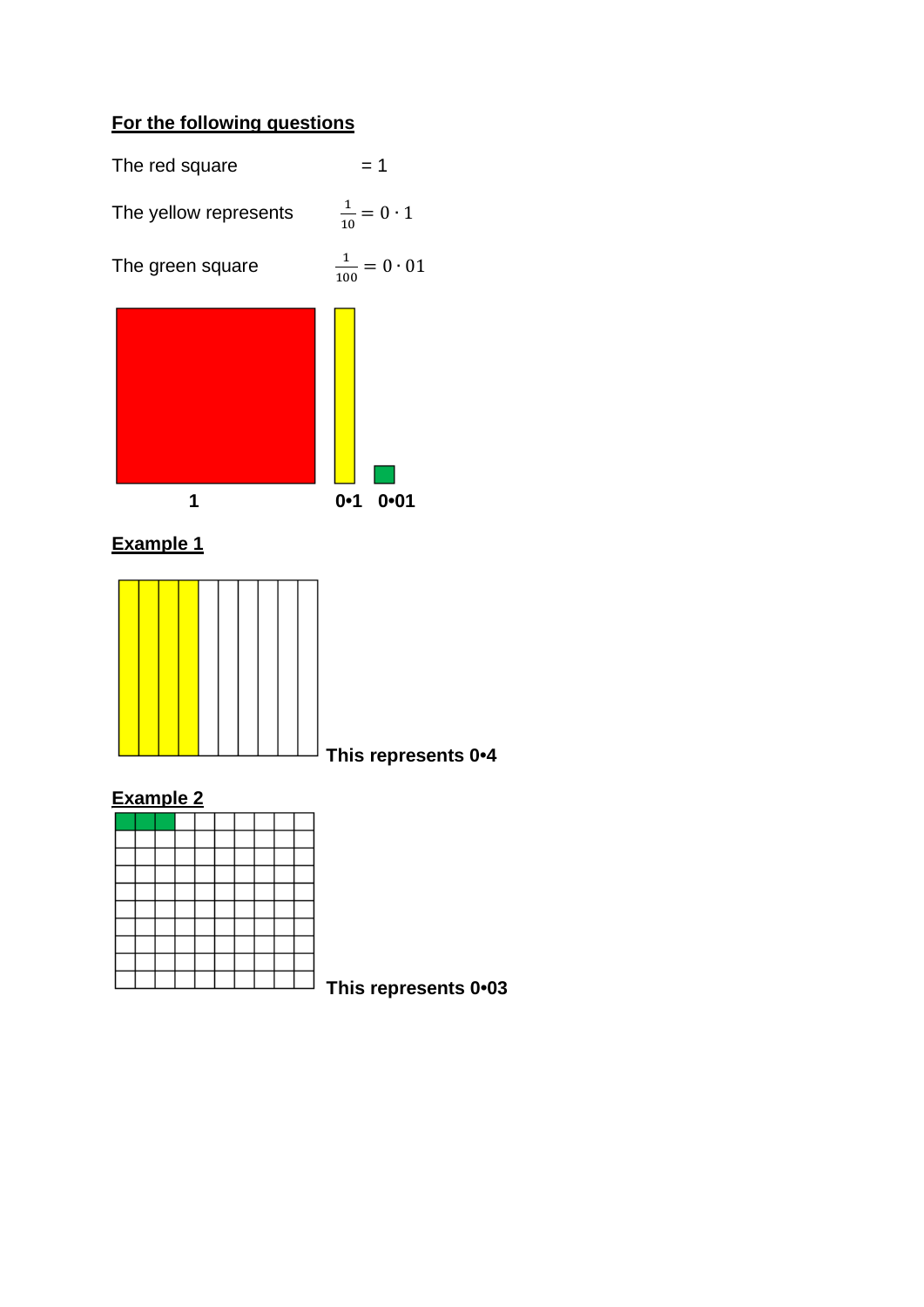## **Example 3**



**This represents 1 + 0•3 0•04 = 1•34**

## **Task 2: Write down the decimal fraction represented.**







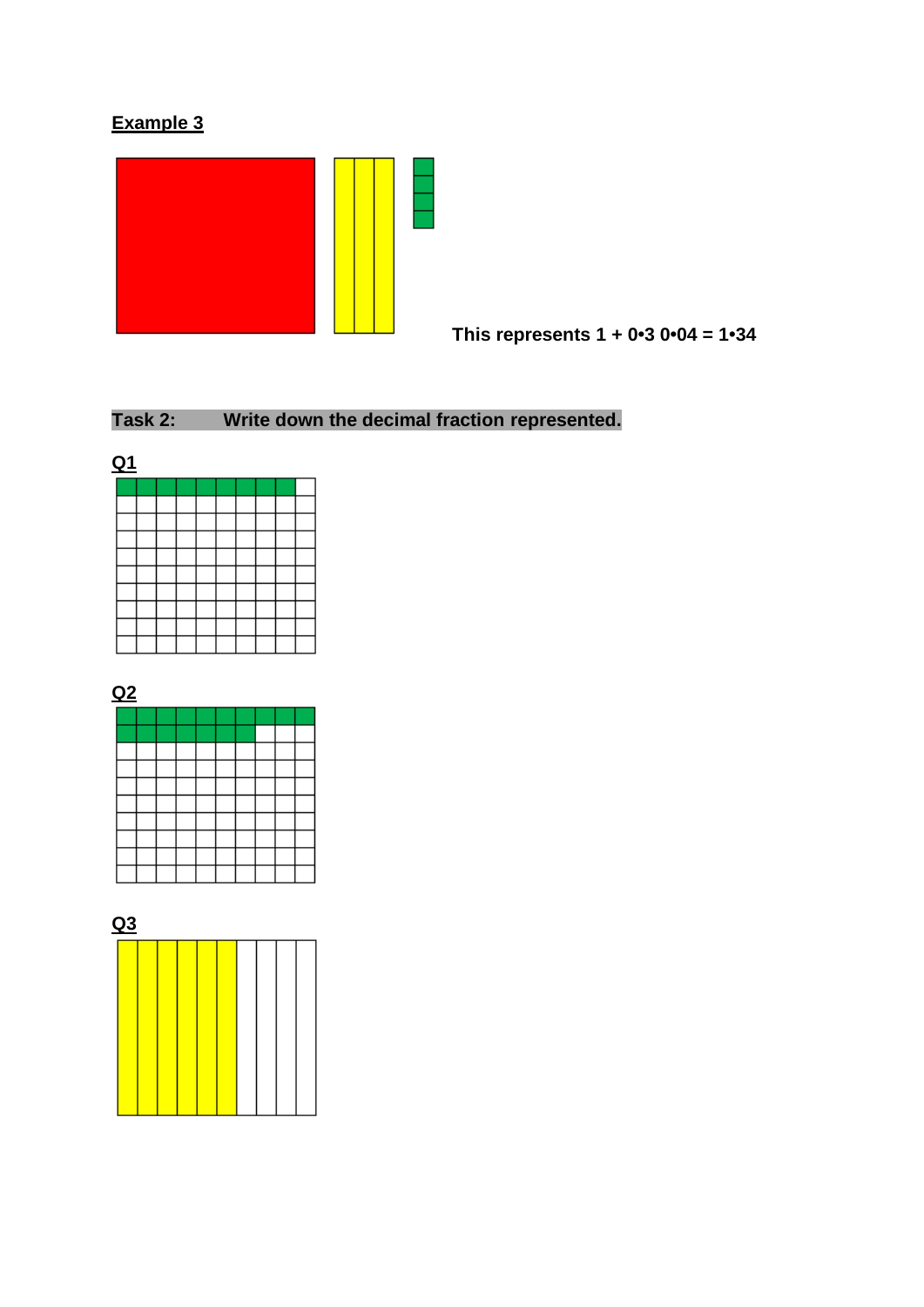

**Q5**





**Q6**

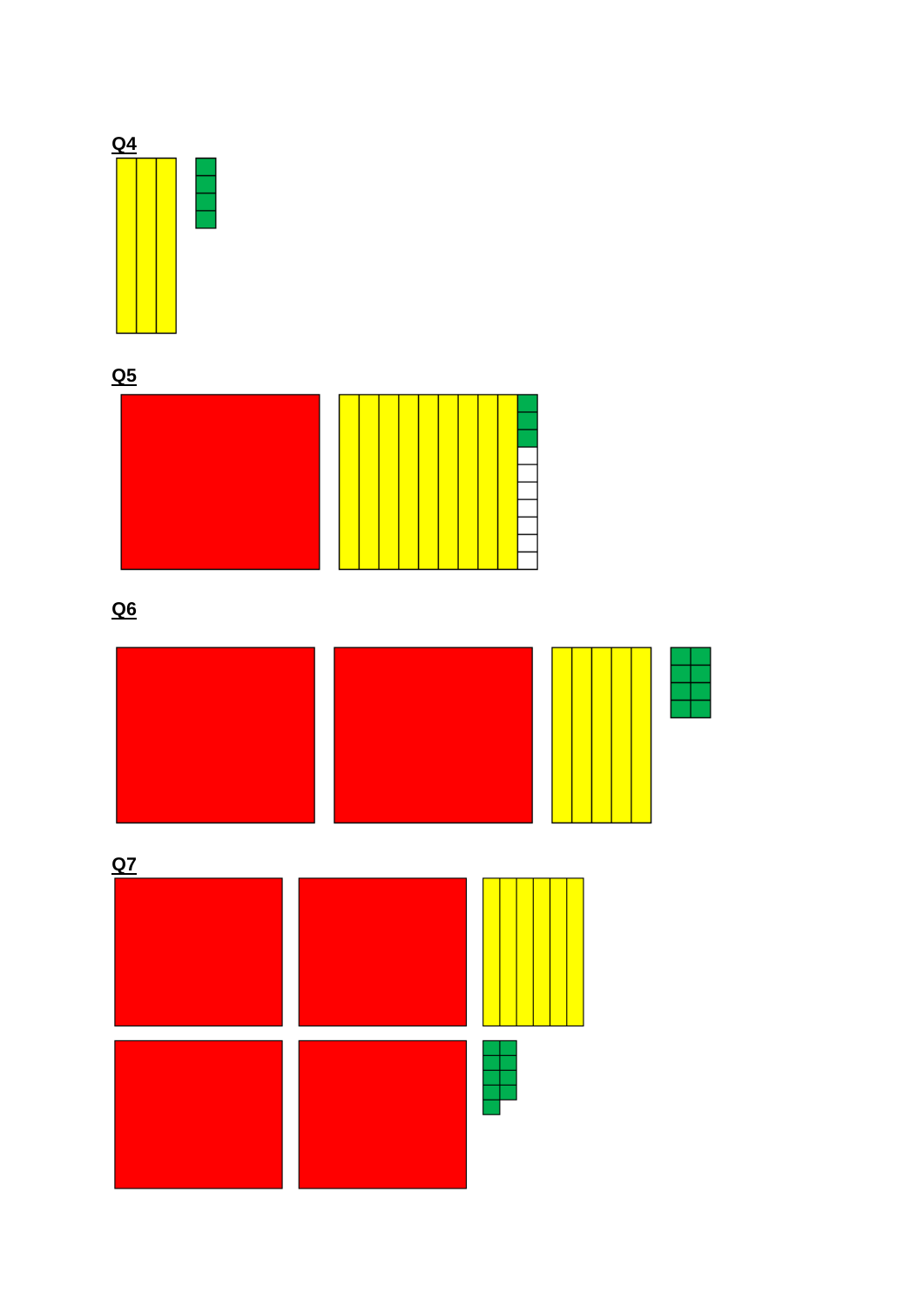#### **Q8**

Make a visual representation pf the following numbers by drawing them out on paper (or the Numeracy BluePrints board)

|                | a) $0.7$ | $b)$ 0 $-09$                     | C)                                            | $1 - 83$ | $d)$ 2 $-31$ | $e)$ 3 $-48$ |
|----------------|----------|----------------------------------|-----------------------------------------------|----------|--------------|--------------|
| Task 3:        |          | (pad with zeros where necessary) | Order these decimals from smallest to largest |          |              |              |
| Q <sub>1</sub> | $0 - 72$ | $0 - 09$                         | $1 - 83$                                      | 0•31     | $0 - 48$     |              |
| Q2)            | 0•22     | 0•2                              | $0 - 02$                                      | $0 - 1$  | 0•12         |              |
| Q <sub>3</sub> | $0 - 72$ | $0 - 8$                          | 0.77                                          | $0 - 08$ | $0\cdot 07$  |              |

Make your own questions – give them to a parent/guardian/brother/sister to try.

| Task 4: |                                 | Add these decimals |                                |      |                                 |
|---------|---------------------------------|--------------------|--------------------------------|------|---------------------------------|
|         | $Q1$ $Q+7+Q-2$                  |                    | $Q2$ ) $0.5 + 0.3$             |      | $Q3$ ) $1 \cdot 2 + 0 \cdot 5$  |
|         | $Q4$ ) $1 \cdot 3 + 0 \cdot 6$  |                    | $Q5$ ) $2 \cdot 5 + 1 \cdot 3$ |      | $Q6$ ) $5 \cdot 6 + 4 \cdot 3$  |
|         | $Q7$ ) $0.9 + 0.2$              |                    | $Q8$ ) $0.9 + 0.5$             | Q(9) | $0.9 + 0.8$                     |
|         | $Q10$ ) $1 \cdot 9 + 0 \cdot 6$ |                    | $Q11)$ 1.8 + 0.3               |      | $Q12$ ) $2 \cdot 9 + 1 \cdot 3$ |